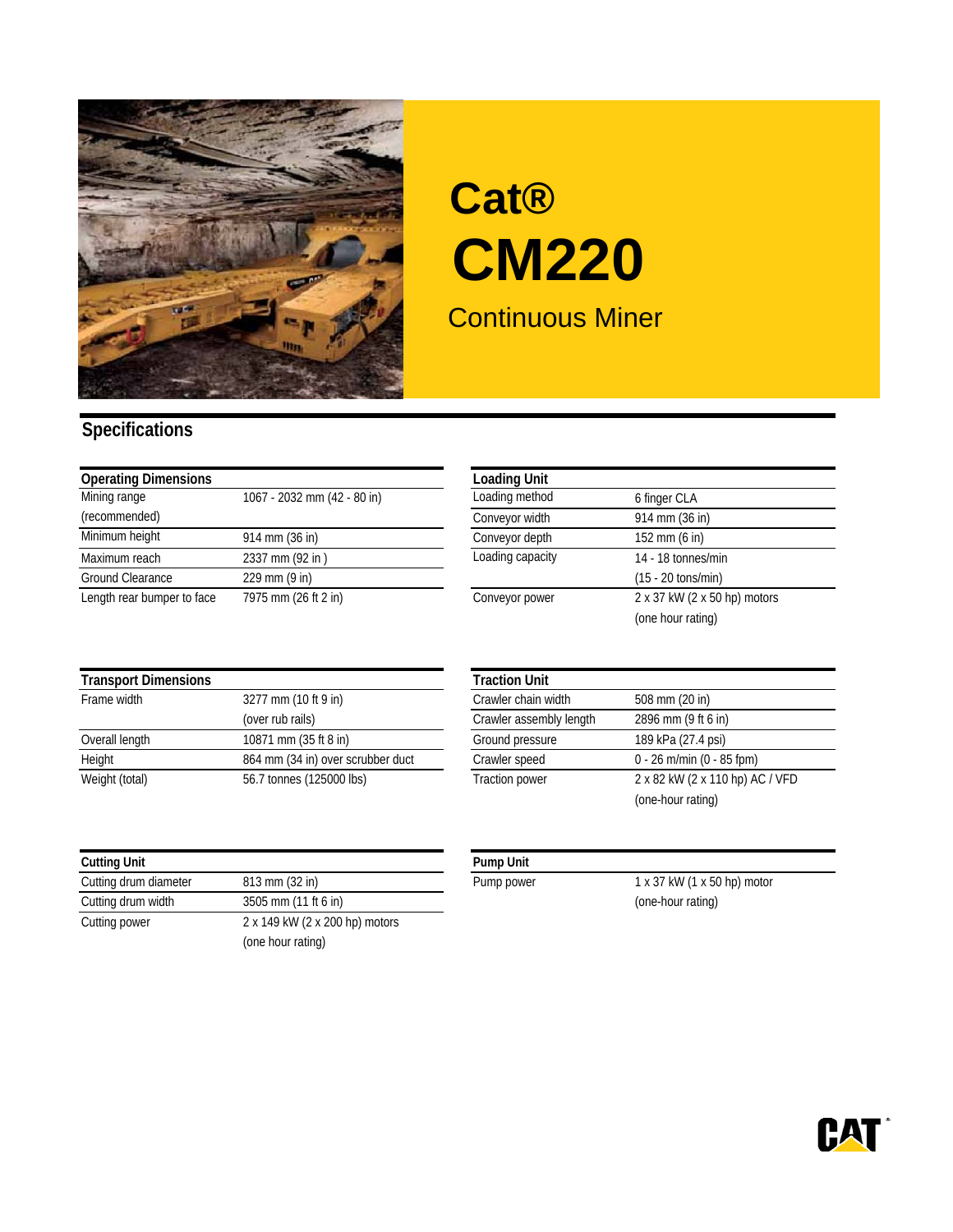## Continuous Miner - CM220

| <b>Optional Dust Suppression</b> |                         |
|----------------------------------|-------------------------|
| Scrubber assembly                | <b>Top Mounted</b>      |
| Scrubber type                    | Wet bed                 |
| Scrubber capacity                | 2.8 cms (6000 cfm)      |
| Fan power                        | 1 x 22 kW (30 hp) motor |

| <b>Electrical System</b> |                                    |
|--------------------------|------------------------------------|
| Machine voltage          | 950 VAC 60 Hz                      |
|                          | (International voltages available) |
| Control system           | Processor based/                   |
|                          | radio remote control               |

**Total Installed Power** 575 kW (770 hp)

(one-hour rating w/o scrubber)

For more complete information on Cat Products, dealer services, and industry solutions, visit us on the web at **mining.cat.com** and **www.cat.com**

©2012 Caterpillar Inc. All rights reserved AEHQ0000

CAT, CATERPILLAR, their respective logos, "Caterpillar Yellow" and the "Power:Edge" trade dress, as well as corporate and product identity used herein, are trademarks of Caterpillar and may not be used without permission.